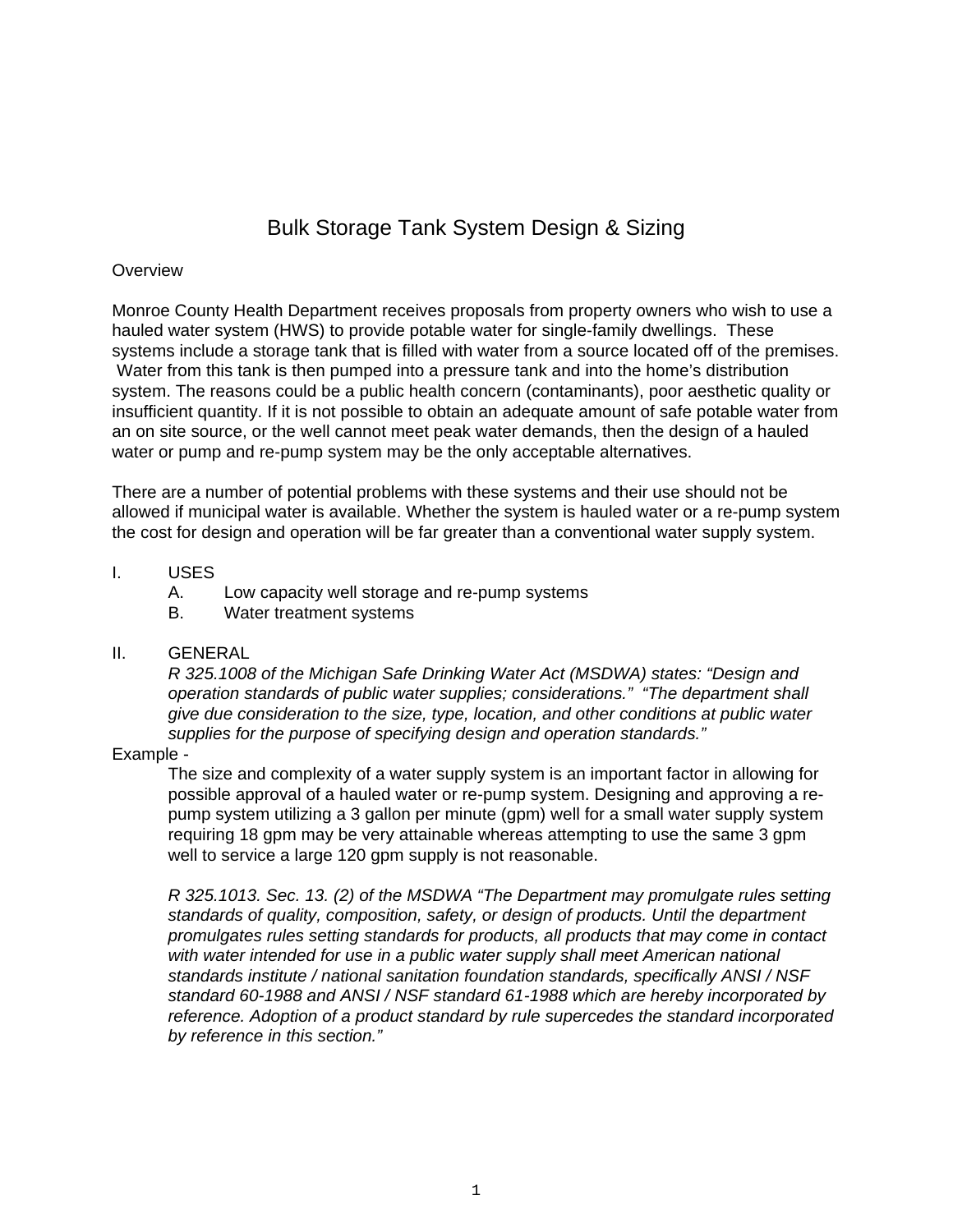*R 325.1672 of the Groundwater Quality Control Rules states: "If a storage reservoir is used in a water supply system, plans for the storage reservoir installation shall be submitted to the health officer and approval obtained before installation of the reservoir. A storage reservoir shall be constructed of materials approved by the department and shall be designed, operated, and maintained to prevent the entrance of contaminants."* 

Review of the submitted plans and specifications for the storage reservoir, piping and pumping components is done to determine suitability of proposed materials.

## III. COMPONENTS

- A. Well and well pump, or a licensed water hauler
- B. Bulk storage tank.
- C. Water level sensing switches. Used where well is providing water to bulk storage tank. Switch turns well pump on and off as water level in bulk storage tank fluctuates.
- D. Fill pipe. Used in hauled water systems to transfer water from licensed water hauling truck to bulk storage tank.
- E. Vent pipe. Used to allow movement of air in and out of bulk storage tank as the water level in tank fluctuates, and to allow for the safe discharge of gases from water. Design will vary with type of system installed.
- F. Water pump. Pumps water from bulk storage tank to distribution system.
- G. Hydropneumatic tank.
- H. Standard pressure switch.
- IV. BULK STORAGE TANK SIZE Sizing depends on use of bulk storage tank system. The following are suggested sizing criteria for different types of systems.
	- A. Hauled water systems. Size of bulk storage tank should be determined by:
		- 1. Use of hauled water system. Is hauled water system serving all water needs of the facility (toilet flushing, irrigation, laundry, sinks, showers, etc.), or is hauled water system used for potable water use only (sinks, showers, bathtub, ice makers, etc.)? A well with aesthetically objectionable water is sometimes used as the source of water for toilet flushing, irrigation, laundry, or other nonpotable uses, significantly reducing the amount of storage needed in hauled water portion of water supply system.
		- 2. Available space. Space for placement of bulk storage tanks, or access to tank placement locations, may be limited. This may result in the forced use of a smaller tank(s) with more frequent deliveries of water to tank(s). Space requirements should really only be an issue with existing noncommunity systems.
		- 3. Capacity of water hauling truck delivering water. If possible, bulk storage tank should have a capacity at least equal to, and preferably a little larger than, capacity of water hauling truck delivering water. This is an economic consideration, since the water hauler could deliver a full load of water at each delivery, and bulk storage tank would not need to be completely empty to accept that full load.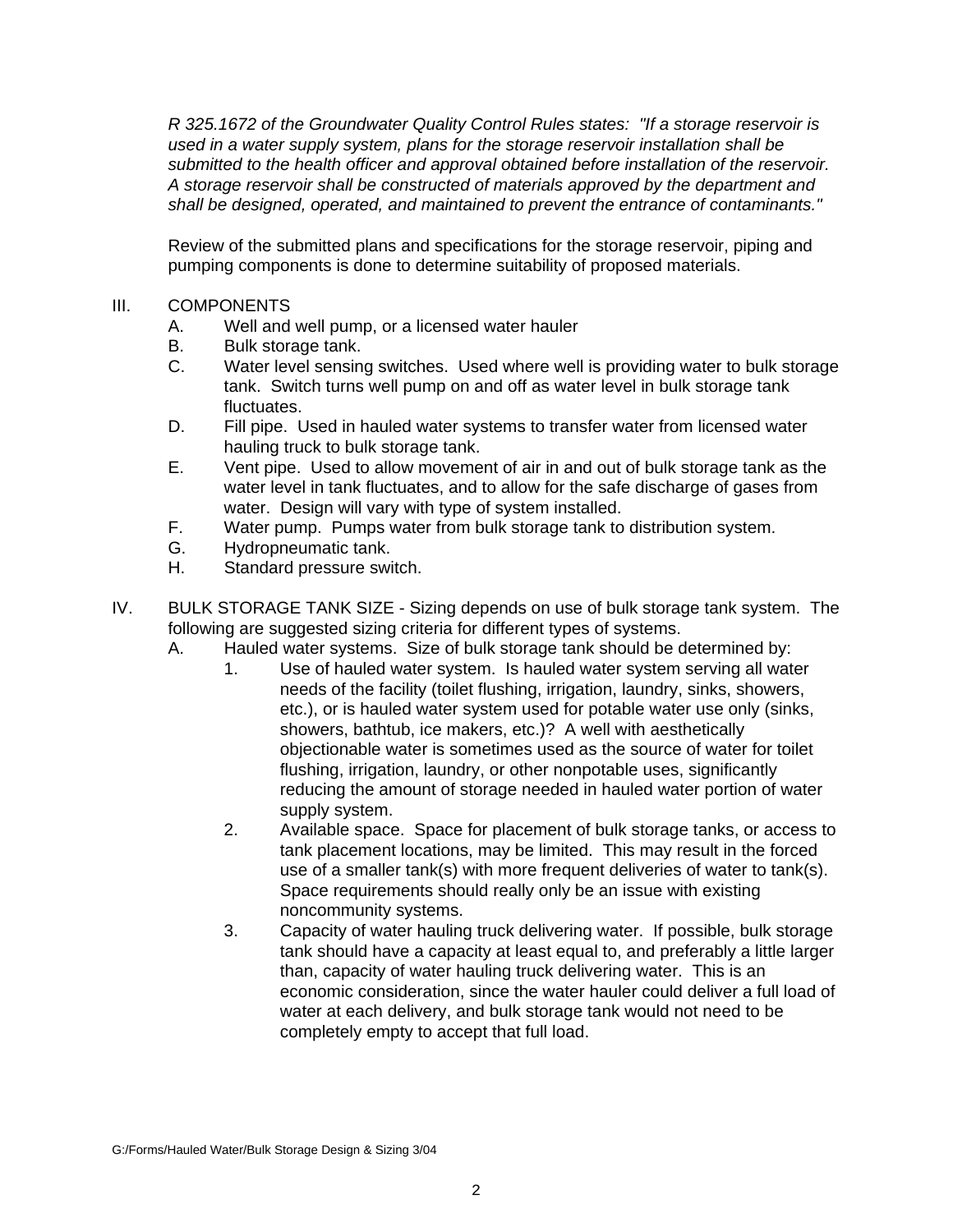- B. Low capacity well storage and re-pump systems. The following steps should be followed to determine size of storage bulk storage tank needed for a water supply using a low capacity well:
	- 1. Determine peak water demand rate. This is the maximum rate in gallons per minute that water needs to be delivered to a facility's distribution system to meet water demand during its busiest time of day. For Noncommunity Public Water Supply systems use the "residential, fixture count and fixture method" to determine the peak demand needs.

Example – Using the fixture count method at a tavern: sinks 4, water closets 4, urinals 2, utility sink 1, ice machine 1, service sink 1 and hose bibs 2 for a total of 15 fixtures. Peak demand table shows 1.3 gpm/fixture at mercantile buildings, therefore:

15 fixtures  $x$  1.3 gpm = 19.5 gpm (Rounded to 20 gpm)

2. Determine length of normal peak use period for facility. This is the time period each day when water is used at peak water demand rate for an extended period of time. In a tavern, the peak use period may be Saturday evening when toilets and urinals are being flushed at the same time. Duration of a normal peak use period ranges from 7 to 60 minutes, depending on popularity of facility and other water uses, e.g., small kitchen. In no case should a peak use period of less than 15 minutes be used when determining public water supply needed storage capacity.

Example – The busiest time at the tavern is between 6:30 and 7:00 p.m. on Saturday evening. The normal peak use period is 60 minutes in length.

3. Determine total volume of water needed during peak use periods. Multiply peak water demand rate (gallons per minute) times normal peak use period (in minutes).

Example - The tavern has a peak water demand rate of 20 gpm and a normal peak use period of 60 minutes. Total water volume needed during peak use period is:

20 gpm  $\times$  60 minutes = 1200 gallons

4. Determine amount of water available from well/pump during peak use period by multiplying pump capacity by peak demand period.

Example - The well at the tavern can produce only 2 gpm. During a 60 minute peak use period the well can produce 120 gallons (2 gpm x 60 minutes).

G:/Forms/Hauled Water/Bulk Storage Design & Sizing ¾

5. Determine volume of water that must be provided from storage by finding the difference between amount of water produced by well (#4 above)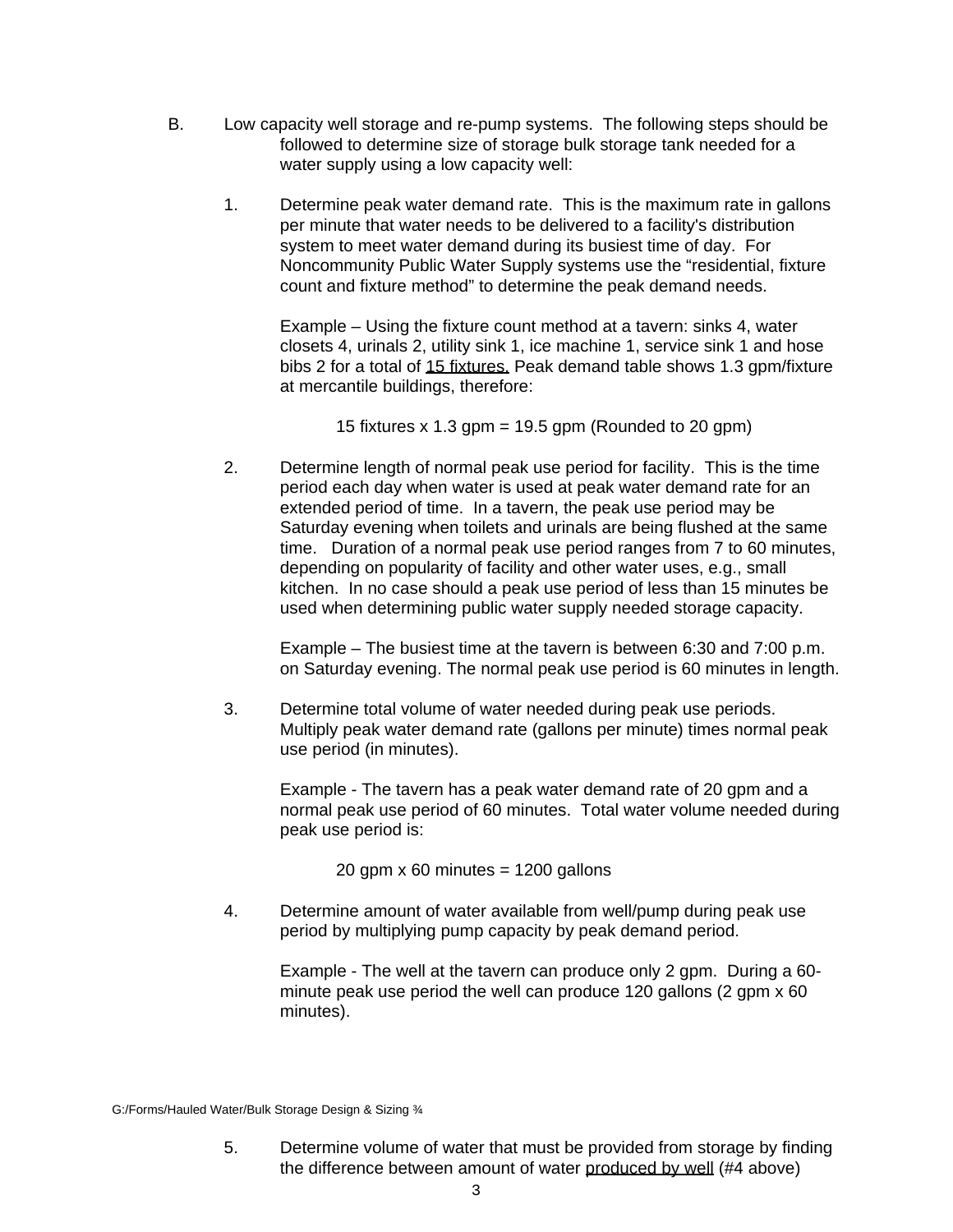during peak demand period and total volume of water needed during peak demand period (#3 above).

Example - For the tavern, 1200 gallons needed during each peak use period - 120 gallons provided from well = 1080 gallons needed in storage.

- C. Water treatment systems Purpose of bulk storage tank is twofold:
	- 1. To provide a location for mixing of treatment chemicals (oxygen, chlorine, etc.) with water from well, including spray bar aeration and chemical injection by a chemical feed pump.
	- 2. To provide for retention of treated water, allowing for desired release of gases (methane, H2S, etc.) for venting from tank, or for chemical changes to occur (H2S to sulfates, ferrous iron to ferric iron, etc.)

Bulk storage tank volume is determined by amount of time water from well needs to be retained in tank to complete water treatment process. Retention time will vary depending on type of treatment being employed. As a general rule of thumb, a bulk storage tank should have a minimum water capacity equal to 5 to 10 minutes at peak use rate.

Example - A tavern has a peak use rate of 20 gpm. Bulk storage tank should have a minimum water storage capacity equal to 20 gpm  $x$  10 minutes = 200 gallons. This 200 gallons is available water storage. If aeration is the treatment method to be used, an air space must be provided in the tank, in addition to the 200 gallons of water storage, to allow for installation of a spray bar.

# V. BULK STORAGE TANK MATERIALS

- A. Most common types:
	- 1. Polyethylene Plastic
		- a. Must meet F.D.A. Regulation 21 CFR 177.1520 or ANSI/NSF Standard 61.
		- b. Least expensive of tank materials.
		- c. Corrosion proof.
		- d. Easily cleanable because of smooth surface.
		- e. Light weight. Easy to transport and handle.
	- 2. Steel several common types:
		- a. Stainless steel Resistant to corrosion, easy to clean.
		- b. Galvanized steel Resistant to corrosion, but not as much as stainless steel. Subject to scale formation on tank wall.
		- c. Black steel Subject to corrosion, difficult to clean because of rough surface. Subject to scale formation on tank wall. Generally needs to be coated with a protective surface, such as epoxy paint.

G:/Forms/Hauled Water/Bulk Storage Design & Sizing ¾

3. Fiberglass

B. Bulk storage tanks must be specifically designed for use as a water or food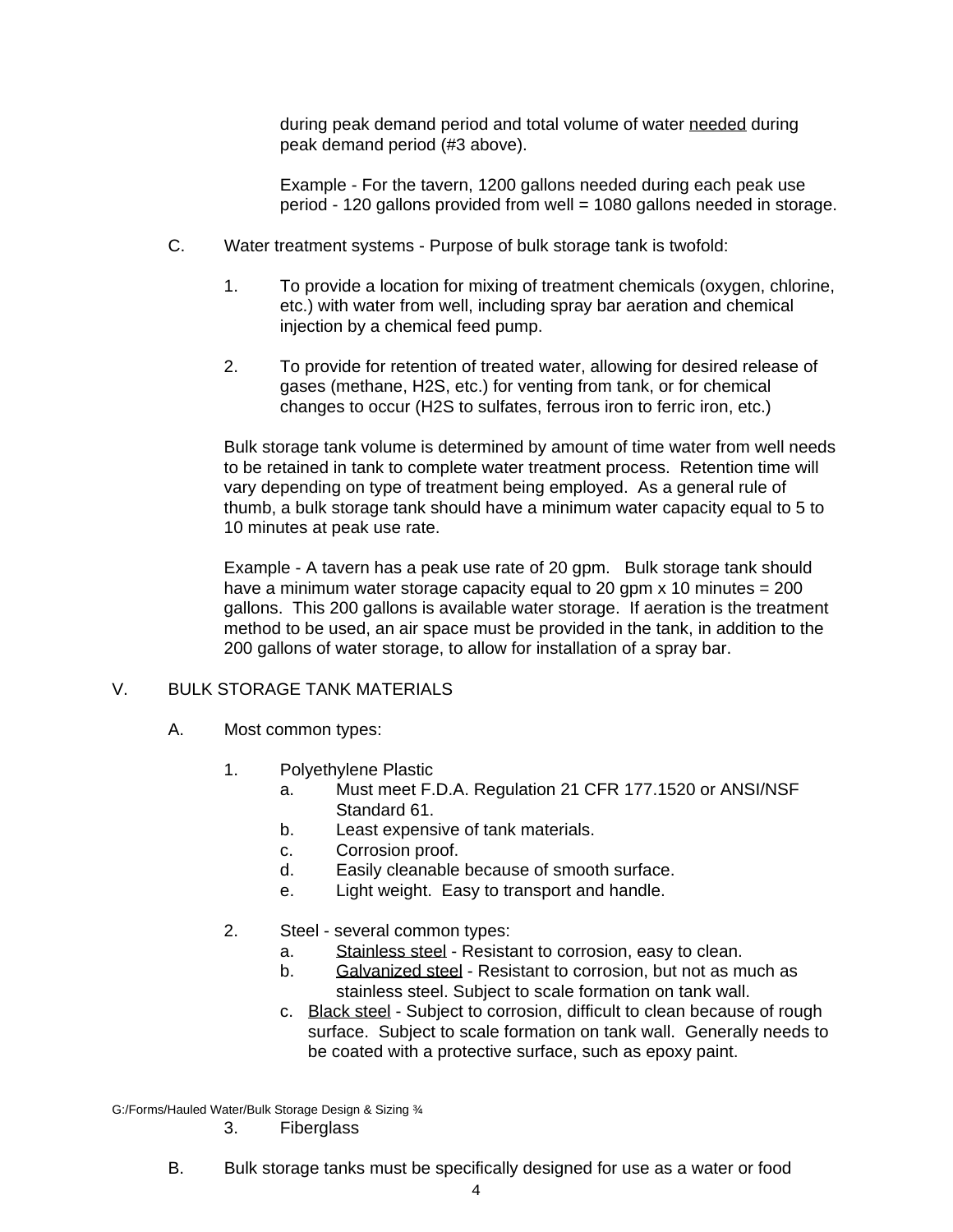product storage unit. Tanks previously used for other purposes, such as old fuel oil tanks, shall not be used for potable water storage.

- VI. BULK STORAGE TANK COATINGS
	- A. Must meet ANSI/NSF Standard 61

## VII. BULK STORAGE TANK ACCESSORIES

- A. Vent Required to prevent creation of a vacuum inside bulk storage tank as water level is lowered during usage. May also serve as a means to safely remove gases, such as methane and hydrogen sulfide, from bulk storage tank.
	- 1. Screened
	- 2. Downturned
	- 3. May need to terminate outside of building to safely discharge vented combustible or toxic gases.
- B. Manhole Required in larger bulk storage tanks to provide access to interior of tank for cleaning and maintenance.

Manhole cover must be of sanitary design and overlapping.

- C. Bottom Drain Needed to allow emptying tank for cleaning and maintenance purposes.
- D. Fill Pipes Required for hauled water systems.
	- 1. 3 inch to 4 inch diameter
	- 2. Fill pipe cover (end cap)
		- a. Recommend a locking type for security
		- b. Secure Cap i.e. Well cap
		- c. Self closing
		- d. Weatherproof and sanitary

## VIII. BULK STORAGE TANK LOCATION.

- A. Must be above grade or in an approved basement. Bulk storage tanks must not be buried. Tanks are not pressurized, and any leak in a tank would allow the entrance of contaminants from around tank.
- B. Must be in an area not subject to freezing conditions.
- C. Bulk storage tank location should be clean and dry.
- D. Bulk storage tank should be located to allow accessibility to tank for cleaning, general maintenance, etc.

G:/Forms/Hauled Water/Bulk Storage Design & Sizing 3/04

IX. PIPES AND FITTINGS - Must be approved material

A. Plastic - Generally, P.V.C. or P.E.